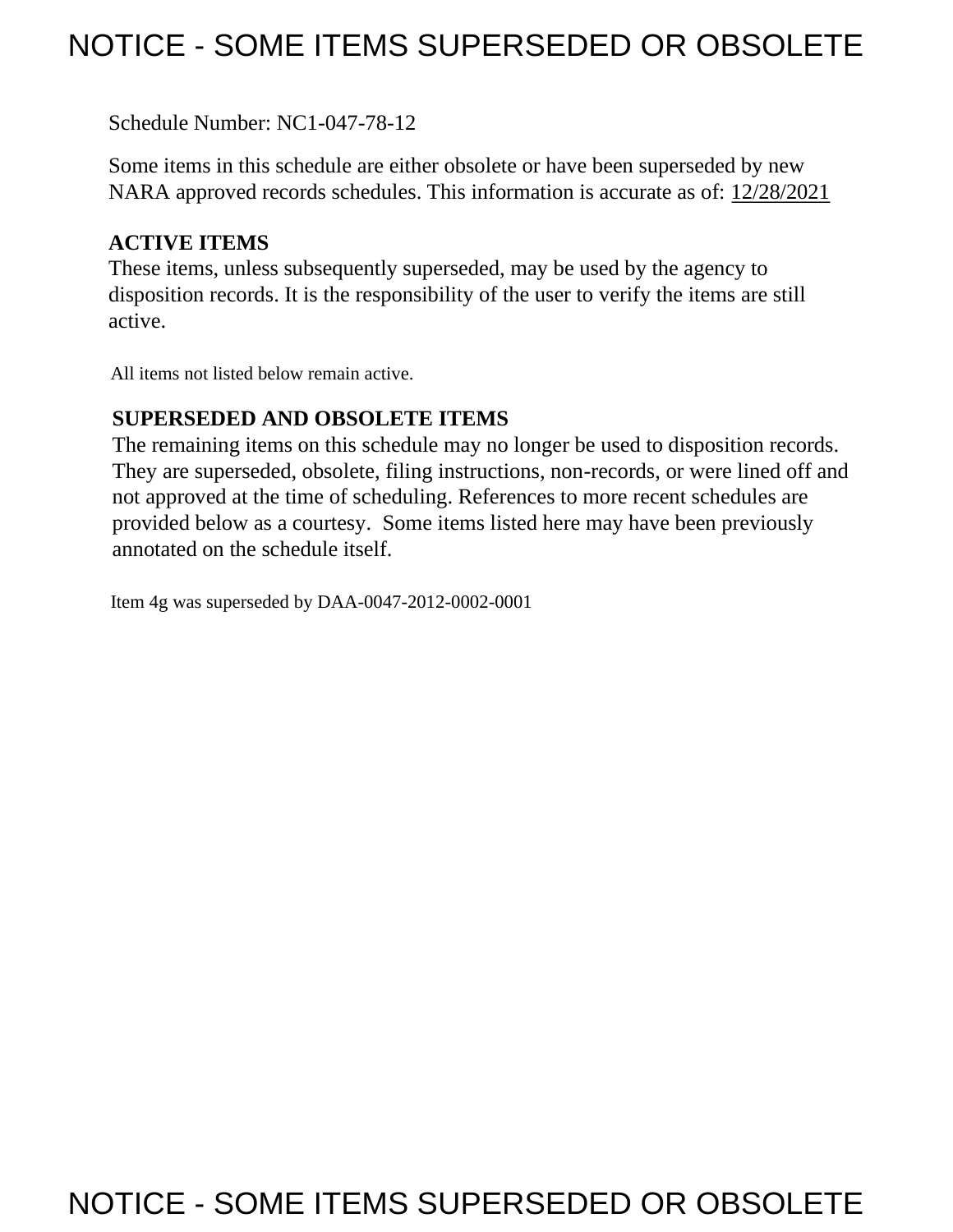|                      | REQUEST FOR RECORDS CONDITION AUTHORITY                                                                                                                    |                 |                                                                                                                                       | <b>LEAVE BLANK</b>                                                |                                       |
|----------------------|------------------------------------------------------------------------------------------------------------------------------------------------------------|-----------------|---------------------------------------------------------------------------------------------------------------------------------------|-------------------------------------------------------------------|---------------------------------------|
|                      | (See Instructions on reverse)                                                                                                                              |                 | JOB NO.                                                                                                                               |                                                                   |                                       |
|                      |                                                                                                                                                            |                 | N C 1                                                                                                                                 | 47 78                                                             | 12                                    |
|                      | TO: GENERAL SERVICES ADMINISTRATION,<br>NATIONAL ARCHIVES AND RECORDS SERVICE, WASHINGTON, DC                                                              | 20408           |                                                                                                                                       |                                                                   |                                       |
|                      | 1. FROM (AGENCY OR ESTABLISHMENT)                                                                                                                          |                 | DATE RECEIVED                                                                                                                         | 24 APR 1978                                                       |                                       |
|                      | Department of Health, Education, and Welfare                                                                                                               |                 |                                                                                                                                       | NOTIFICATION TO AGENCY                                            |                                       |
| 2. MAJOR SUBDIVISION |                                                                                                                                                            |                 | In accordance with the provisions of 44 U.S.C. 3303a the disposal re-                                                                 |                                                                   |                                       |
| 3. MINOR SUBDIVISION | Social Security Administration                                                                                                                             |                 | quest, including amendments, is approved except for items that may<br>be stamped "disposal not approved" or "withdrawn" in column 10. |                                                                   |                                       |
|                      | Office of Program Operations                                                                                                                               |                 |                                                                                                                                       |                                                                   |                                       |
|                      | 4. NAME OF PERSON WITH WHOM TO CONFER                                                                                                                      | 5. TEL. EXT.    |                                                                                                                                       |                                                                   |                                       |
| يعتبر                |                                                                                                                                                            |                 | $5 - 10 - 78$<br>Date                                                                                                                 |                                                                   |                                       |
|                      | George S. Yamamura<br>6. CERTIFICATE OF AGENCY REPRESENTATIVE                                                                                              | 594-5770        |                                                                                                                                       | Archivist of the United States                                    |                                       |
|                      | A Request for immediate disposal.<br>$\vert x \vert$ <b>B</b> Request for disposal after a specified period of time or request for permanent<br>retention. |                 |                                                                                                                                       |                                                                   |                                       |
| C. DATE<br>3/28/78   | D. SIGNATURE OF AGENCY REPRESENTATIVE<br>k Russell 0. Hess                                                                                                 | <b>E. TITLE</b> | Department Records Management Officer                                                                                                 |                                                                   |                                       |
| 7.<br>ITEM NO.       | 8. DESCRIPTION OF ITEM<br>(With Inclusive Dates or Retention Periods)                                                                                      |                 |                                                                                                                                       | 9.<br>SAMPLE OR<br>JOB NO.                                        | 10.<br><b>ACTION TAKEN</b>            |
|                      | RECORDS RETENTION AND DISPOSAL SCHEDULE                                                                                                                    |                 |                                                                                                                                       |                                                                   |                                       |
|                      | AREA DIRECTORS' RECORDS                                                                                                                                    |                 |                                                                                                                                       |                                                                   |                                       |
| Ι.                   | GENERAL PROGRAM ADMINISTRATION RECORDS                                                                                                                     |                 |                                                                                                                                       |                                                                   |                                       |
|                      | Administrative Files<br>Α.                                                                                                                                 |                 |                                                                                                                                       |                                                                   |                                       |
|                      | Files created or maintained by most area directors'<br>offices in the performance of their assigned functions.                                             |                 |                                                                                                                                       |                                                                   |                                       |
|                      | Official file copies of outgoing correspondence<br>ı.<br>relating to office functions.                                                                     |                 |                                                                                                                                       |                                                                   |                                       |
|                      | 2.<br>Comments on draft reports, studies, and proposals<br>prepared by other offices.                                                                      |                 |                                                                                                                                       |                                                                   |                                       |
|                      | Contributions to and/or comments on proposed<br>3.<br>legislation.                                                                                         |                 |                                                                                                                                       |                                                                   |                                       |
|                      | Suggestion evaluations.<br>4.                                                                                                                              |                 |                                                                                                                                       |                                                                   |                                       |
|                      | Destroy 2 years after the close of the calendar year<br>in which dated.                                                                                    |                 |                                                                                                                                       |                                                                   |                                       |
| $115 - 107$          | ent the agency - 5/11/78                                                                                                                                   |                 |                                                                                                                                       | <b>STANDARD FORM 115</b><br>Revised April, 1975<br>Administration | <b>Prescribed by General Services</b> |

Revised April, 1975<br>Prescribed by General Services<br>Administration<br>FPMR (41 CFR) 101-11.4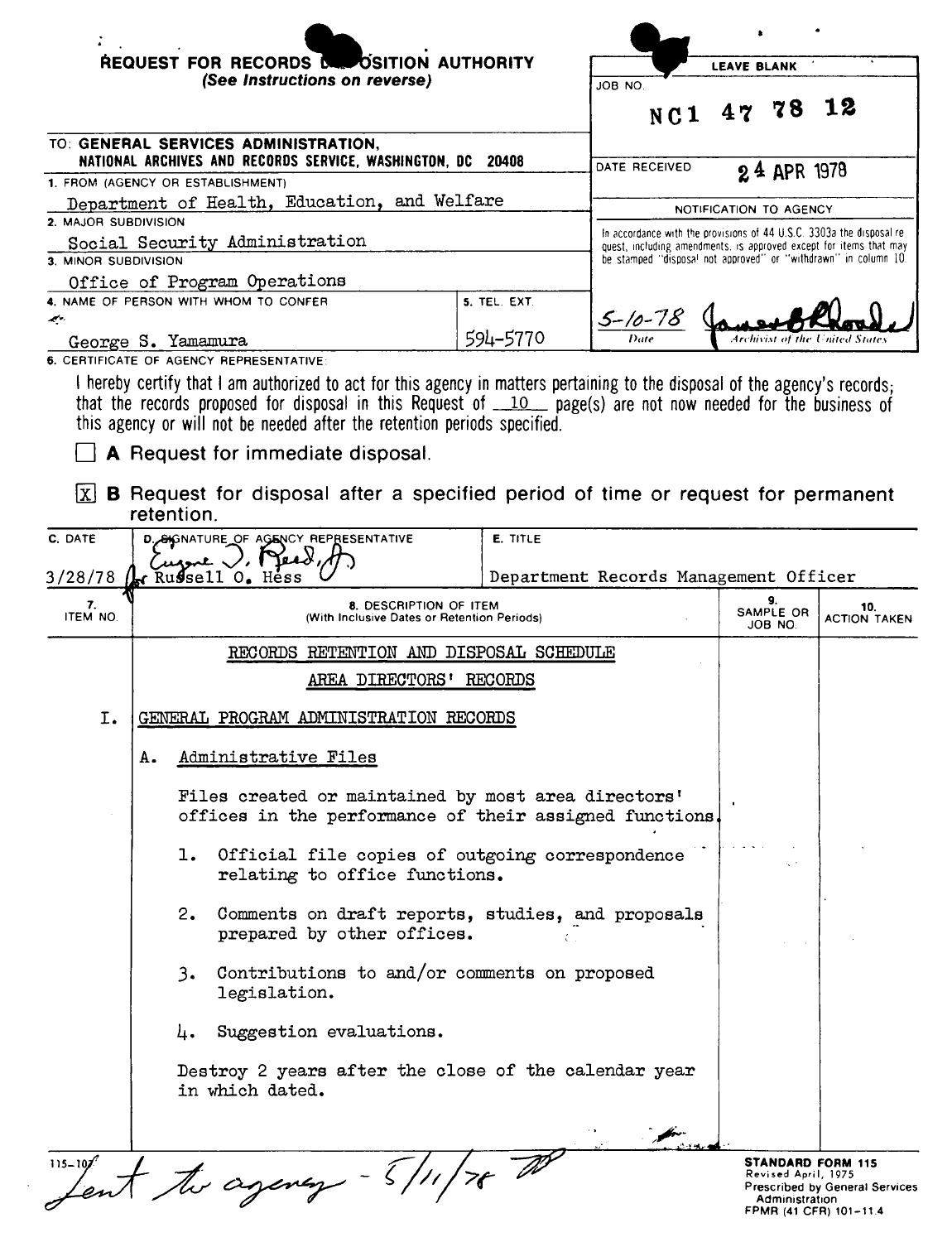. . **INSTRUCTIONS** 



Use Standard Form 115 (obtainable from supply depots of the Federal Supply Service. General Services Administration) and the continuation sheet Standard Form 115a (obtainable from the Records Disposition Division. Office of Federal Records Centers. National Archives and Records Service. Washington. D.C. 20408) to obtain authority to dispose of records or to request permanent retention of records. Detach the fifth copy from the set and keep as your reference copy. Submit the first four copies of the set to the National Archives and Records Service. One copy will be returned to the agency as notification of items that are authorized for disposal. Items withdrawn or not approved for disposal will be so marked. Each SF, 115. requiring Comptroller General concurrence must be accompanied by a notification of approval from GAO.

## *Specific Instructions:*

*Entries I, 2, and 3* should show what agency has custody of the records that are identified on the form. and should contain the name of the department or independent agency. and its major and minor subdivisions.

*Entries 4 and 5* should help identify and locate the person to whom inquiries regarding the records should be directed.

*Entry 6* should be signed and dated on the four copies by the agency representative. The number of pages involved in the request should be inserted.

Box A should be checked if the records may be disposed of immediately. Box B should be checked if continuing disposal authority is requested or if permanent retention is requested. Only one box may be checked.

*Entry 7* should contain the numbers of the items of records identified on the form in sequence. i.e., 1, 2, 3, 4, etc.

*Entry 8* should show what records are proposed for disposal:  $\cdot$  •

Center headings should indicate what office's records are involved if all records described on the form are not those of the same office or if they are records created by another office or agency.

-

An identification should be provided of the types of records involved if they are other than textural records, for example. if they are photographic records. sound recordings. or cartographic records.

An itemization and accurate identification should be provided of the series of records that are proposed for disposal or retention. Each series should comprise the largest practical grouping of separately organized and logically related materials that can be treated as a single unit for purposes of disposal. Component parts of a series may be listed separately if numbered consecutively as 1a. 1b. etc., under the general series entry.

A statement should be provided showing when disposal is to be made of the records. thus:

If immediate disposal is requested of past accumulations of records. the inclusive dates during which the records were produced should be stated.

If continuing disposal is requested for records that have accumulated or will continue to accumulate. the retention period may be expressed in terms of years. months. etc .. or in terms of future actions or events. A future action or event that is to determine the retention period must be objective and definite. If disposal of the records is contingent upon their being microfilmed. or otherwise reproduced or recorded on machine readable media. the retention period should read: "Until ascertained that reproduced copies or recordings have been made in accordance with GSA regulations and are adequate substitutes for the paper records." Also, the provisions of FPMR §  $101-11.5$ \_should be obser.yed...

*Entry* 9 should be checked if samples are submitted for an item. However. samples of the records are not required unless they are requested by the **N ARS** appraiser. If an item has been previously submitted, the relevant job and item number should be entered.

Entry 10 should be left blank.

 $\mathcal{L}$ 

'

Offic 'Program Operations C, C . *C*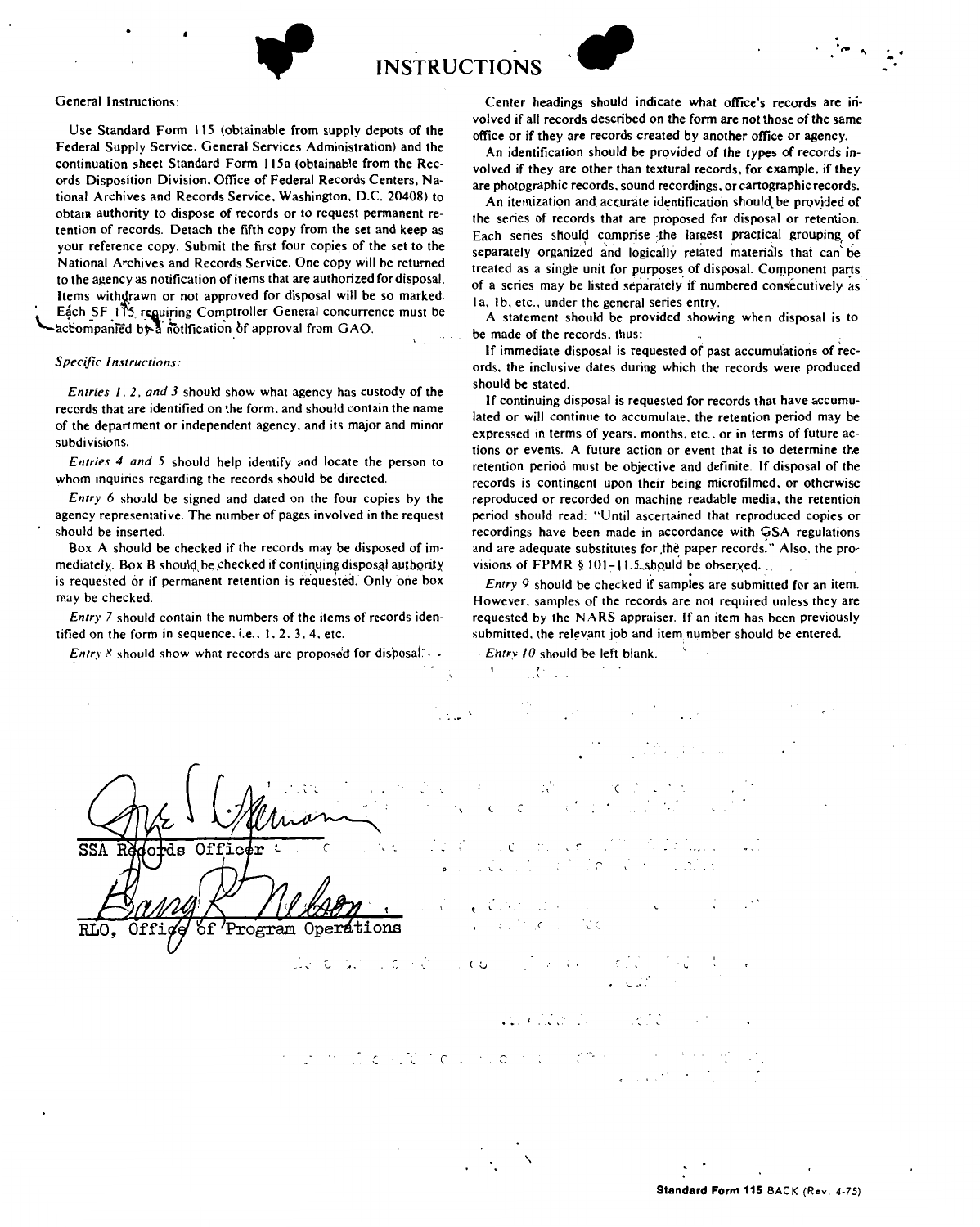|                |                                                                                                                                                                               | <b>Request for Records Disposition Authority-Continuation</b>                                                                                                                                                                                                                                                                                                                                                                                                                  | JOB NO. |                                                                                                                        | PAGE OF<br>$2$ of $10$     |  |
|----------------|-------------------------------------------------------------------------------------------------------------------------------------------------------------------------------|--------------------------------------------------------------------------------------------------------------------------------------------------------------------------------------------------------------------------------------------------------------------------------------------------------------------------------------------------------------------------------------------------------------------------------------------------------------------------------|---------|------------------------------------------------------------------------------------------------------------------------|----------------------------|--|
| 7.<br>ITEM NO. |                                                                                                                                                                               | 8. DESCRIPTION OF ITEM<br>(With Inclusive Dates or Retention Periods)                                                                                                                                                                                                                                                                                                                                                                                                          |         | 9.<br>SAMPLE OR<br>JOB NO.                                                                                             | 10.<br><b>ACTION TAKEN</b> |  |
|                | в.                                                                                                                                                                            | Program and Management Reports                                                                                                                                                                                                                                                                                                                                                                                                                                                 |         |                                                                                                                        |                            |  |
|                |                                                                                                                                                                               | Program and management reports such as overtime and<br>staffing reports, workload and production reports,<br>and other reports received or prepared to submit<br>narrative or statistical data to management offices.                                                                                                                                                                                                                                                          |         |                                                                                                                        |                            |  |
|                | Reports may be required by or issued by central<br>office, by the regional office, or by the area<br>director. Specific examples of central office issued<br>reports include: |                                                                                                                                                                                                                                                                                                                                                                                                                                                                                |         |                                                                                                                        |                            |  |
|                |                                                                                                                                                                               | District Office Workload Derivative Report;<br>ı.                                                                                                                                                                                                                                                                                                                                                                                                                              |         |                                                                                                                        |                            |  |
|                |                                                                                                                                                                               | District Office Workload Summary Report;<br>2.                                                                                                                                                                                                                                                                                                                                                                                                                                 |         |                                                                                                                        |                            |  |
|                |                                                                                                                                                                               | 3.<br>SSI Initial Claims Processing Times Report;                                                                                                                                                                                                                                                                                                                                                                                                                              |         |                                                                                                                        |                            |  |
|                |                                                                                                                                                                               | District Office Totals - Exception Control Report;<br>4.                                                                                                                                                                                                                                                                                                                                                                                                                       |         |                                                                                                                        |                            |  |
|                |                                                                                                                                                                               | 5.<br>SSA Critical Case System Processing Report;                                                                                                                                                                                                                                                                                                                                                                                                                              |         |                                                                                                                        |                            |  |
|                |                                                                                                                                                                               | 6.<br>Average Award Processing Time Report; and                                                                                                                                                                                                                                                                                                                                                                                                                                |         |                                                                                                                        |                            |  |
|                |                                                                                                                                                                               | Title II Postentitlement Reports.<br>7.                                                                                                                                                                                                                                                                                                                                                                                                                                        |         |                                                                                                                        |                            |  |
|                |                                                                                                                                                                               | Regional office or area director reports are locally<br>developed and unique to that region or area.                                                                                                                                                                                                                                                                                                                                                                           |         |                                                                                                                        |                            |  |
|                |                                                                                                                                                                               | Destroy 1 year after the close of the calendar year<br>in which dated. Note: If reports issued at specific<br>intervals are compiled into a final summary report<br>(i.e., weekly into monthly, monthly into quarterly,<br>quarterly into annual report), retain final summary<br>report covering longest time interval (i.e., annual<br>report) for 1 year after the close of the calendar<br>year in which dated. Destroy other reports when<br>administrative value ceases. |         |                                                                                                                        |                            |  |
|                | C.                                                                                                                                                                            | Working Files                                                                                                                                                                                                                                                                                                                                                                                                                                                                  |         |                                                                                                                        |                            |  |
|                |                                                                                                                                                                               | Nonessential working papers retained for reference<br>purposes by staff members. Included are extra copies<br>of official file material, supporting or background<br>papers used in developing official files but not<br>needed as part of the official file, studies or<br>similar material not acted upon, papers used as admin-<br>istrative aids, and papers that do not serve as a<br>basis for official action.                                                          |         |                                                                                                                        |                            |  |
| 115-203        |                                                                                                                                                                               | Four copies, including original, to be submitted to the National Archives<br>GPO: 1975 O - 579-387                                                                                                                                                                                                                                                                                                                                                                             |         | STANDARD FORM 115-A<br>Revised July 1974<br>Prescribed by General Services<br>Administration<br>FPMR (41 CFR) 101-11.4 |                            |  |

 $\bar{\Delta}$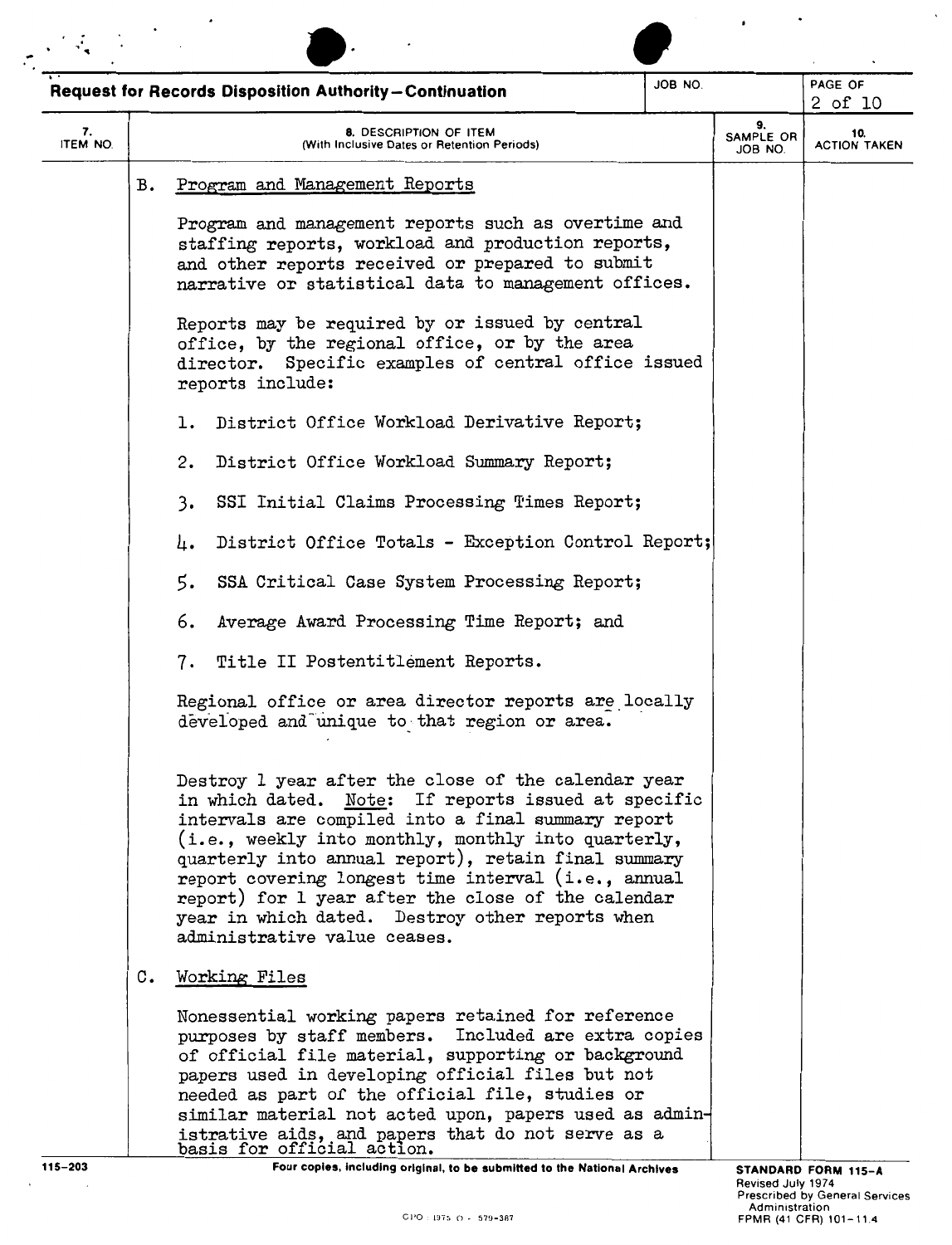|                |    | <b>Request for Records Disposition Authority-Continuation</b>                                                                                                                                                                                                                                                                                                                                                                             | JOB NO.                    |                            | PAGE OF<br>3 of 10 |  |  |  |
|----------------|----|-------------------------------------------------------------------------------------------------------------------------------------------------------------------------------------------------------------------------------------------------------------------------------------------------------------------------------------------------------------------------------------------------------------------------------------------|----------------------------|----------------------------|--------------------|--|--|--|
| 7.<br>ITEM NO. |    | 8. DESCRIPTION OF ITEM<br>(With Inclusive Dates or Retention Periods)                                                                                                                                                                                                                                                                                                                                                                     | 9.<br>SAMPLE OR<br>JOB NO. | 10.<br><b>ACTION TAKEN</b> |                    |  |  |  |
|                |    | Destroy after 2 years or when no longer needed for<br>reference, whichever is earlier.                                                                                                                                                                                                                                                                                                                                                    |                            |                            |                    |  |  |  |
|                | D. | Office of Program Operations (OPO) Memorandums<br>("See Belows")                                                                                                                                                                                                                                                                                                                                                                          |                            |                            |                    |  |  |  |
|                |    | These memorandums ("See Belows," numbered and<br>unnumbered, and Identicals) are copies of central<br>office issuances which discuss informational items<br>or one-time action items.                                                                                                                                                                                                                                                     |                            |                            |                    |  |  |  |
|                |    | Destroy after 2 years.                                                                                                                                                                                                                                                                                                                                                                                                                    |                            |                            |                    |  |  |  |
|                | Е. | General Administrative Notes (GAN)                                                                                                                                                                                                                                                                                                                                                                                                        |                            |                            |                    |  |  |  |
|                |    | These documents from OPO central office ("GAN's")<br>highlight new procedures for claims or management<br>of the district or branch office. (GAN were dis-<br>continued August 1, 1977.)                                                                                                                                                                                                                                                  |                            |                            |                    |  |  |  |
|                |    | Destroy after 1 year.                                                                                                                                                                                                                                                                                                                                                                                                                     |                            |                            |                    |  |  |  |
|                | F. | Program Circulars                                                                                                                                                                                                                                                                                                                                                                                                                         |                            |                            |                    |  |  |  |
|                |    | These circulars outline new procedures for SSA<br>programs, such as health insurance, disability<br>insurance, retirement and survivor's insurance,<br>and supplemental security income. SSA program<br>circulars transmit noninstructions information<br>about retirement and survivors, disability insurance,<br>supplemental security income, operations or systems<br>subjects; and reminder items based on existing<br>instructions. |                            |                            |                    |  |  |  |
|                |    | Destroy, when superseded or obsolete.                                                                                                                                                                                                                                                                                                                                                                                                     |                            |                            |                    |  |  |  |
|                | G. | Policy Memorandum Files                                                                                                                                                                                                                                                                                                                                                                                                                   |                            |                            |                    |  |  |  |
|                |    | Policy memorandums, interpretations, clarifications,<br>and similar records used for reference purposes<br>relating to administration of an SSA program. Record<br>copies of documents which relate to SSA-wide policies<br>are retained by SSA headquarters components.                                                                                                                                                                  |                            |                            |                    |  |  |  |
|                |    | Review files on an annual basis, and destroy those<br>records which do not have continuing applicability.                                                                                                                                                                                                                                                                                                                                 |                            |                            |                    |  |  |  |
|                |    |                                                                                                                                                                                                                                                                                                                                                                                                                                           |                            |                            |                    |  |  |  |

l,

 $\overline{a}$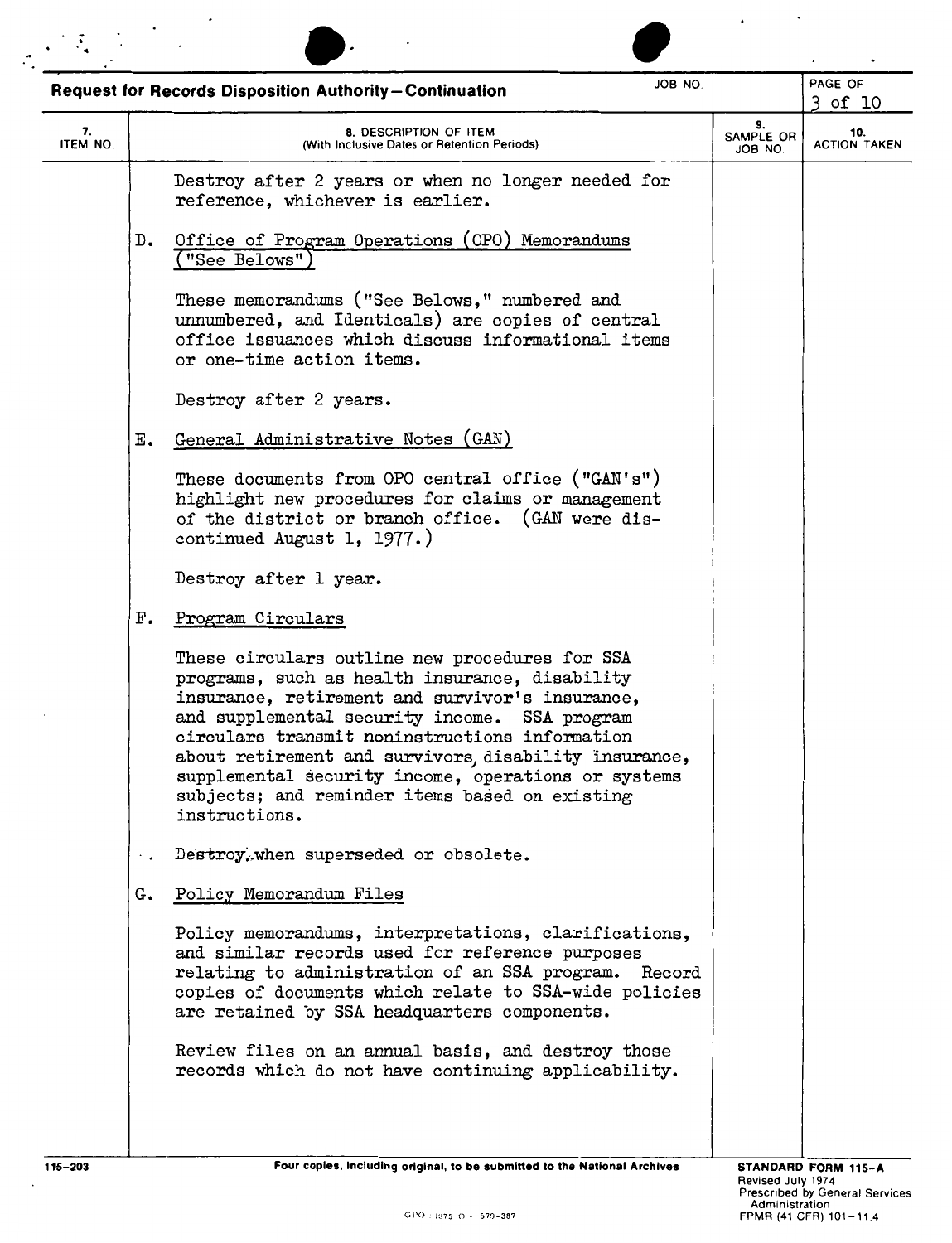|                |                                           | <b>Request for Records Disposition Authority-Continuation</b>                                                                                                                                                                                                                                                                                                                                                                                                                                                                                                                                                                                                                                                                                                                                                                                                                                                                                                                                                                                                                                                                                                                                                                                                                                                                                                                                                                                                                                                                                                                         | JOB NO. |                            | PAGE OF<br>4 of 10         |
|----------------|-------------------------------------------|---------------------------------------------------------------------------------------------------------------------------------------------------------------------------------------------------------------------------------------------------------------------------------------------------------------------------------------------------------------------------------------------------------------------------------------------------------------------------------------------------------------------------------------------------------------------------------------------------------------------------------------------------------------------------------------------------------------------------------------------------------------------------------------------------------------------------------------------------------------------------------------------------------------------------------------------------------------------------------------------------------------------------------------------------------------------------------------------------------------------------------------------------------------------------------------------------------------------------------------------------------------------------------------------------------------------------------------------------------------------------------------------------------------------------------------------------------------------------------------------------------------------------------------------------------------------------------------|---------|----------------------------|----------------------------|
| 7.<br>ITEM NO. |                                           | 8. DESCRIPTION OF ITEM<br>(With Inclusive Dates or Retention Periods)                                                                                                                                                                                                                                                                                                                                                                                                                                                                                                                                                                                                                                                                                                                                                                                                                                                                                                                                                                                                                                                                                                                                                                                                                                                                                                                                                                                                                                                                                                                 |         | 9.<br>SAMPLE OR<br>JOB NO. | 10.<br><b>ACTION TAKEN</b> |
|                | н.<br>Ι.<br>ı.<br>a.<br>b.<br>$c_{\star}$ | Controlled Correspondence<br>Copies of congressional and other types of controlled<br>correspondence prepared by district and branch offices<br>within the area. Correspondence relates to all SSA<br>programs and is not required for legal or claims<br>purposes. Area directors receive copies for informa-<br>tional purposes only.<br>Destroy 6 months after date of final reply.<br>Labor Relations Records<br>Documents relating to unions representing social<br>security employees in district and branch offices.<br>Documents may include union organization and<br>recognition documents, union constitution, and<br>locally negotiated union agreements. If the area<br>director is the collective bargaining official for<br>district and branch offices in his/her area, he/she<br>may retain record copies of historical documents;<br>grievance settlements and arbitration issues and<br>awards relating to locally-negotiated agreements;<br>unfair labor practices correspondence; and consulta-<br>tion summaries. Otherwise, record copies of this<br>documentation is retained by SSA headquarters.<br>Files of Area Directors Who are Collective<br>Bargaining Officials<br>Historical File<br>Review file annually and destroy those<br>documents which do not have continuing value.<br>Grievance Settlements and Arbitration<br>Documents<br>Destroy when agreement is superseded or<br>terminated.<br>Unfair Labor Practices Correspondence<br>Destroy after 5 years or after termination of<br>present and successor agreement, whichever<br>is earlier. |         |                            |                            |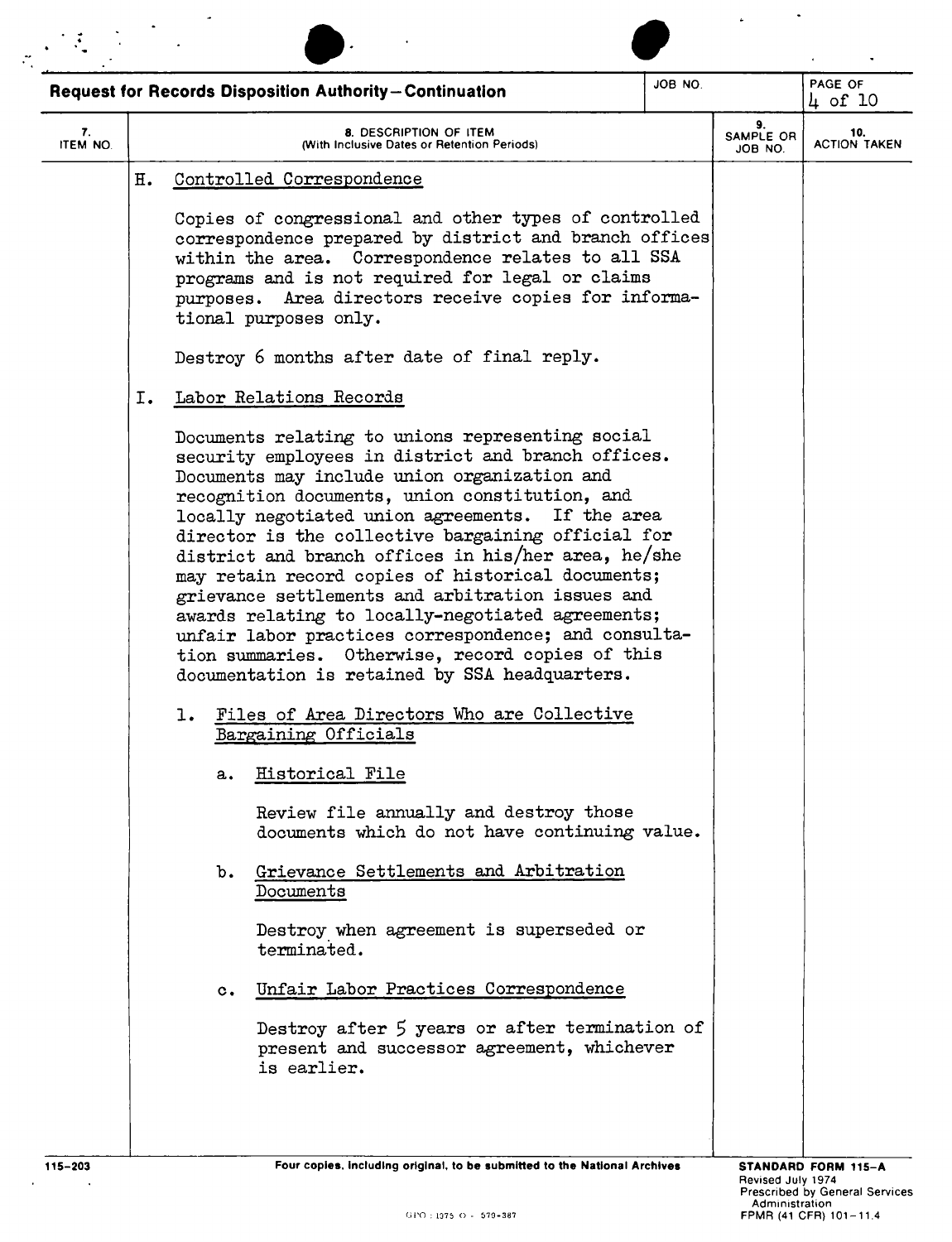|                |    |           |    |               | Request for Records Disposition Authority-Continuation                                                                                                                                                                                                                                                                                                                                                                                                                                           | JOB NO. |                            | PAGE OF<br>$5$ of $10$     |
|----------------|----|-----------|----|---------------|--------------------------------------------------------------------------------------------------------------------------------------------------------------------------------------------------------------------------------------------------------------------------------------------------------------------------------------------------------------------------------------------------------------------------------------------------------------------------------------------------|---------|----------------------------|----------------------------|
| 7.<br>ITEM NO. |    |           |    |               | 8. DESCRIPTION OF ITEM<br>(With Inclusive Dates or Retention Periods)                                                                                                                                                                                                                                                                                                                                                                                                                            |         | 9.<br>SAMPLE OR<br>JOB NO. | 10.<br><b>ACTION TAKEN</b> |
|                |    |           | d. |               | Consultation Summaries                                                                                                                                                                                                                                                                                                                                                                                                                                                                           |         |                            |                            |
|                |    |           |    | (1)           | Summaries That Interpret Working<br>Contacts                                                                                                                                                                                                                                                                                                                                                                                                                                                     |         |                            |                            |
|                |    |           |    |               | Review file annually and destroy those<br>summaries which do not have continuing<br>value.                                                                                                                                                                                                                                                                                                                                                                                                       |         |                            |                            |
|                |    |           |    | (2)           | Other Summaries                                                                                                                                                                                                                                                                                                                                                                                                                                                                                  |         |                            |                            |
|                |    |           |    |               | Destroy after 5 years or after termina-<br>tion of present and successor agreement,<br>whichever is earlier.                                                                                                                                                                                                                                                                                                                                                                                     |         |                            |                            |
|                |    |           | е. |               | Other Documents                                                                                                                                                                                                                                                                                                                                                                                                                                                                                  |         |                            |                            |
|                |    |           |    |               | Destroy when agreement is superseded or<br>terminated.                                                                                                                                                                                                                                                                                                                                                                                                                                           |         |                            |                            |
|                |    | 2.        |    |               | Files of Other Area Directors                                                                                                                                                                                                                                                                                                                                                                                                                                                                    |         |                            |                            |
|                |    |           |    |               | Destroy documents when agreement is superseded<br>or terminated.                                                                                                                                                                                                                                                                                                                                                                                                                                 |         |                            |                            |
|                | J. | Teletypes |    |               |                                                                                                                                                                                                                                                                                                                                                                                                                                                                                                  |         |                            |                            |
|                |    |           |    | instructions. | Teletypes received by area directors via SSA Data<br>Acquisition and Response System and Advance Records<br>Systems covering a variety of subjects, such as<br>beneficiary data, reports, procedures, or administra-<br>tive subjects. Teletypes may contain disposition                                                                                                                                                                                                                         |         |                            |                            |
|                |    |           |    |               | Destroy in accordance with teletype disposition<br>instructions or when no longer needed for reference,<br>whichever is later.                                                                                                                                                                                                                                                                                                                                                                   |         |                            |                            |
|                | к. |           |    |               | Form SSA-4100, Availability for Assignment                                                                                                                                                                                                                                                                                                                                                                                                                                                       |         |                            |                            |
|                |    |           |    |               | Forms used by SSA personnel to request assignment in<br>district and branch offices within the area. Area<br>directors maintain form SSA-4100's for those job<br>classifications that may be filled by the area<br>director. The forms contain information on present<br>position, grade, series, office location, and avail-<br>ability (specific positions for which available,<br>lowest acceptance grade, and geographic and organiza-<br>tional location for which available). Applications |         |                            |                            |

 $\sim$   $\star$ 

 $\ddot{\phantom{0}}$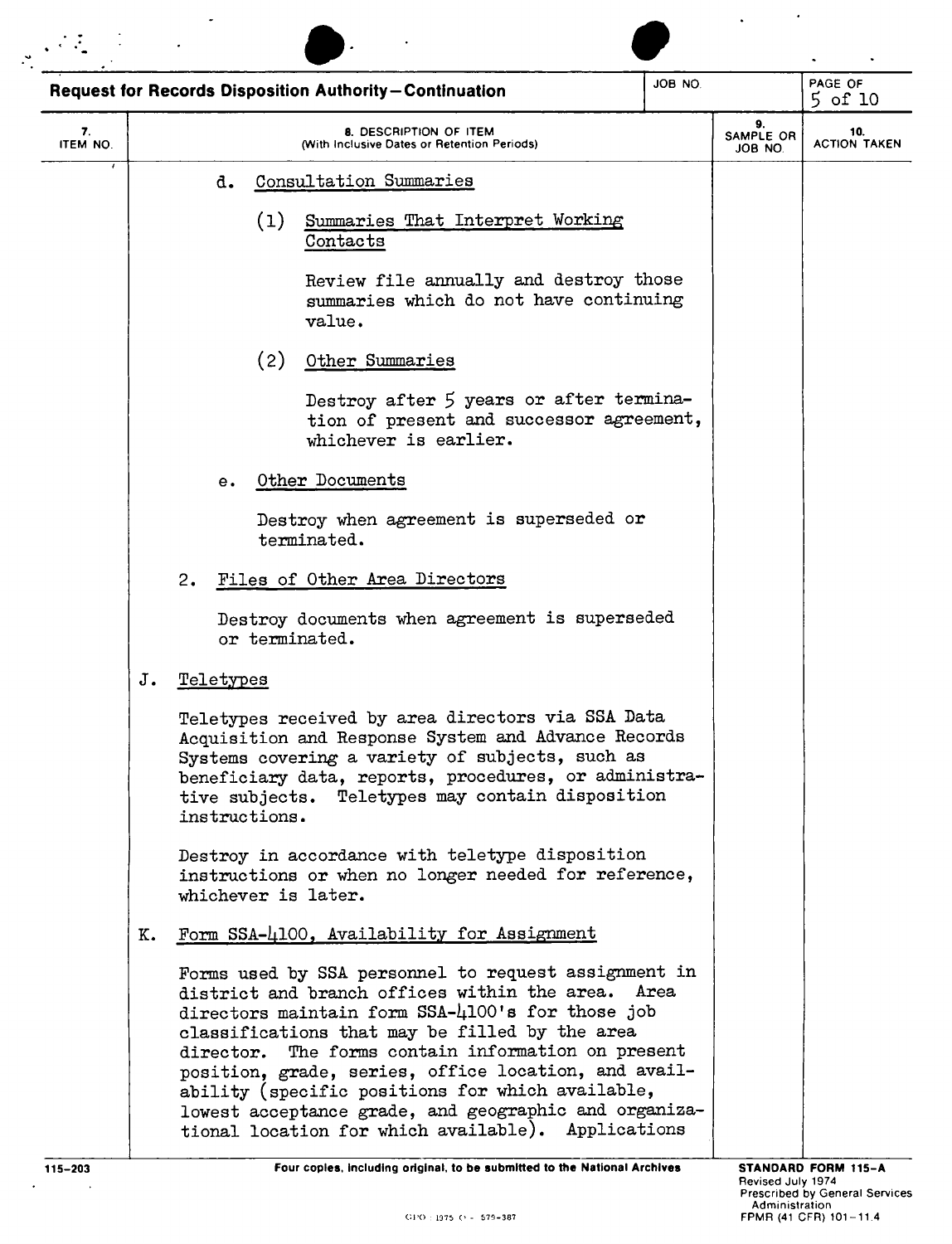|                |    |                                                                                                                                                                                                                                                                                                                                                                                                                                                                                                                                                                                                                                             | JOB NO. |                            | PAGE OF                    |
|----------------|----|---------------------------------------------------------------------------------------------------------------------------------------------------------------------------------------------------------------------------------------------------------------------------------------------------------------------------------------------------------------------------------------------------------------------------------------------------------------------------------------------------------------------------------------------------------------------------------------------------------------------------------------------|---------|----------------------------|----------------------------|
|                |    | <b>Request for Records Disposition Authority-Continuation</b>                                                                                                                                                                                                                                                                                                                                                                                                                                                                                                                                                                               |         |                            | 6 of 10                    |
| 7.<br>ITEM NO. |    | 8. DESCRIPTION OF ITEM<br>(With Inclusive Dates or Retention Periods)                                                                                                                                                                                                                                                                                                                                                                                                                                                                                                                                                                       |         | 9.<br>SAMPLE OR<br>JOB NO. | 10.<br><b>ACTION TAKEN</b> |
|                |    | for employment and employee evaluations are<br>attached.                                                                                                                                                                                                                                                                                                                                                                                                                                                                                                                                                                                    |         |                            |                            |
|                |    | Destroy after 1 year.                                                                                                                                                                                                                                                                                                                                                                                                                                                                                                                                                                                                                       |         |                            |                            |
| II.            |    | PROGRAM RECORDS                                                                                                                                                                                                                                                                                                                                                                                                                                                                                                                                                                                                                             |         |                            |                            |
|                | Α. | District Office Reviews                                                                                                                                                                                                                                                                                                                                                                                                                                                                                                                                                                                                                     |         |                            |                            |
|                |    | Documents accumulated in comprehensive reviews of<br>district office operations conducted in each district<br>office every 3 years. The area directors and regional<br>office personnel from program bureaus participate in<br>the review, and copies of the final report are for-<br>warded to the district manager, regional commissioner,<br>and SSA headquarters. Included are reports from<br>bureau participants, draft reports, final reports of<br>findings and recommendations, and related correspond-<br>Reports include such information as service<br>ence.<br>area characteristics and processing and workload<br>statistics. |         |                            |                            |
|                |    | Destroy earlier<br>Retain two most recent reviews.<br>review upon completion of subsequent review.                                                                                                                                                                                                                                                                                                                                                                                                                                                                                                                                          |         |                            |                            |
|                | в. | Program Bureau Visit Reports                                                                                                                                                                                                                                                                                                                                                                                                                                                                                                                                                                                                                |         |                            |                            |
|                |    | Reports prepared by SSA program bureaus of visits to<br>district and branch offices. The visits review<br>program implementation, e.g., claims processing. A<br>copy of the visit report, which includes recommenda-<br>tions and action items to be implemented, and district<br>office comments are sent to the area director for<br>informational purposes.                                                                                                                                                                                                                                                                              |         |                            |                            |
|                |    | Destroy after 2 years or after implementation or<br>resolution of all recommendations, whichever is later.                                                                                                                                                                                                                                                                                                                                                                                                                                                                                                                                  |         |                            |                            |
|                | С. | Area Director Visit Reports                                                                                                                                                                                                                                                                                                                                                                                                                                                                                                                                                                                                                 |         |                            |                            |
|                |    | Reports prepared by area directors from visits to<br>field facilities conducted once each quarter. Reports<br>are prepared from specific agenda items relating to<br>operational and management areas. Included are final<br>reports, agendas, recommendations, followup actions,<br>and related correspondence.<br>Destroy when 1 year old.                                                                                                                                                                                                                                                                                                |         |                            |                            |
|                |    |                                                                                                                                                                                                                                                                                                                                                                                                                                                                                                                                                                                                                                             |         |                            |                            |
|                |    |                                                                                                                                                                                                                                                                                                                                                                                                                                                                                                                                                                                                                                             |         |                            |                            |

 $\sim$   $\sim$ 

 $\mathbb{R}^2$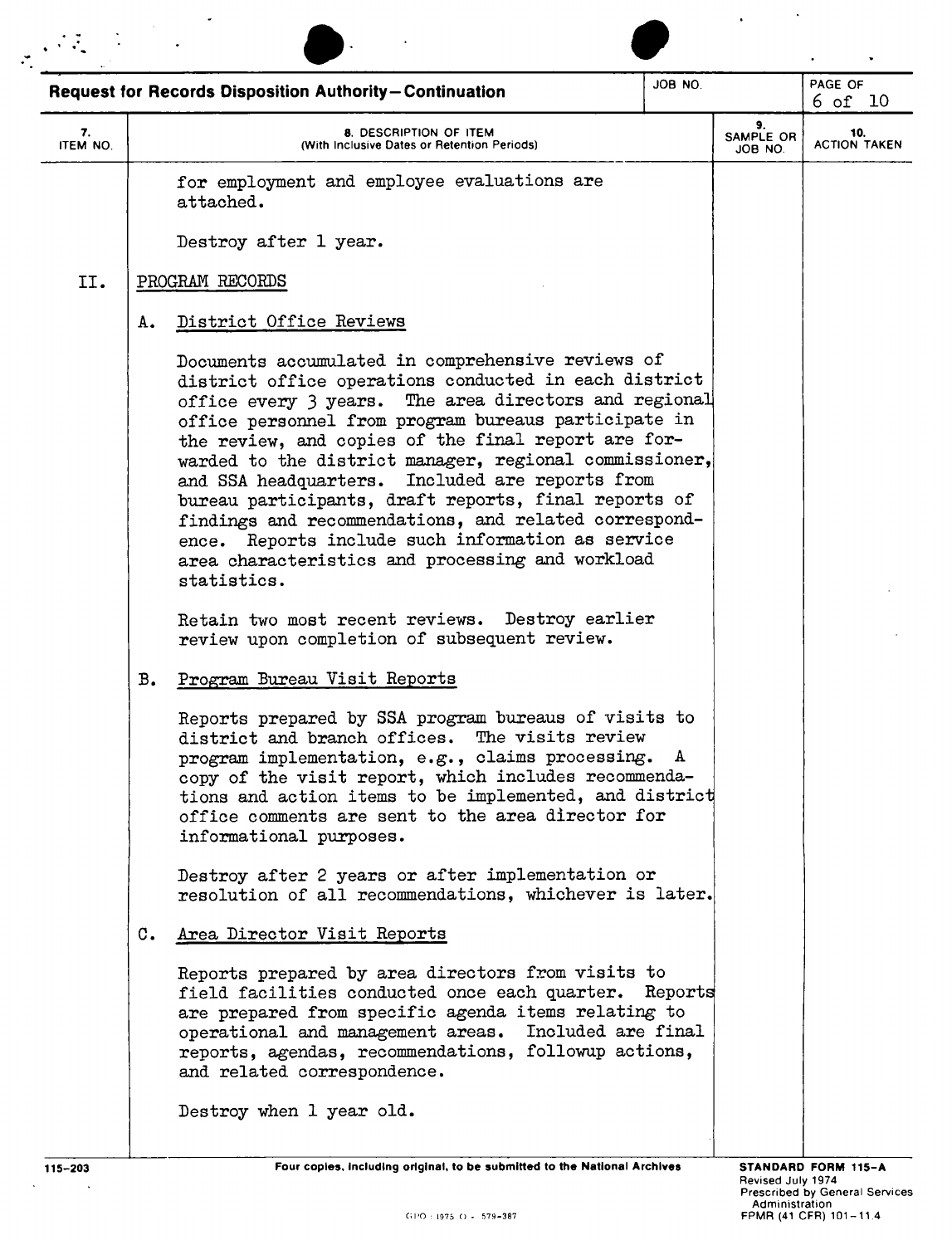|                |               | <b>Request for Records Disposition Authority-Continuation</b>                                                                                                                                                                                                                                                                                                                                                                                                                                                                                                                                                                                                                             | JOB NO. |                            | PAGE OF<br>7 of 10         |
|----------------|---------------|-------------------------------------------------------------------------------------------------------------------------------------------------------------------------------------------------------------------------------------------------------------------------------------------------------------------------------------------------------------------------------------------------------------------------------------------------------------------------------------------------------------------------------------------------------------------------------------------------------------------------------------------------------------------------------------------|---------|----------------------------|----------------------------|
| 7.<br>ITEM NO. |               | 8. DESCRIPTION OF ITEM<br>(With Inclusive Dates or Retention Periods)                                                                                                                                                                                                                                                                                                                                                                                                                                                                                                                                                                                                                     |         | 9.<br>SAMPLE OR<br>JOB NO. | 10.<br><b>ACTION TAKEN</b> |
|                | $D$ .         | District Office Files (DOF)                                                                                                                                                                                                                                                                                                                                                                                                                                                                                                                                                                                                                                                               |         |                            |                            |
|                |               | Files containing informational materials on individual<br>district and branch offices within the area.<br>files are used for planning the agenda for area<br>director visits and include administrative materials,<br>outside visit reports, statistical reports, and per-<br>sonnel materials. Information in the files relates<br>to such topics as operational problems, staffing,<br>employee problems, budget and space, and training.<br>Depending on office practice, these documents may be<br>retained in individual folders by district offices as<br>district office files or may be retained within file<br>categories listed elsewhere in the records retention<br>schedule. | These   |                            |                            |
|                |               | Review file annually. Destroy those documents that<br>do not have continuing relevancy.                                                                                                                                                                                                                                                                                                                                                                                                                                                                                                                                                                                                   |         |                            |                            |
|                | $E_{\bullet}$ | Service Area Reviews                                                                                                                                                                                                                                                                                                                                                                                                                                                                                                                                                                                                                                                                      |         |                            |                            |
|                |               | Copies of reports prepared by district and branch<br>offices containing detailed information relating to<br>present population by counties and cities, growth<br>or decline of population, social and ethnic factors,<br>economic factors, claims workload, public contacts,<br>service to the public and to employees, and similar<br>statistics and management information.<br>The reports<br>are used for classification of district offices and<br>district managers and for determination of any addi-<br>tional public services required. Record copies are<br>retained by OPO headquarters.                                                                                        |         |                            |                            |
|                |               | Destroy when latest review is updated in its entirety.                                                                                                                                                                                                                                                                                                                                                                                                                                                                                                                                                                                                                                    |         |                            |                            |
|                | F.            | Area Director Conference Files                                                                                                                                                                                                                                                                                                                                                                                                                                                                                                                                                                                                                                                            |         |                            |                            |
|                |               | Records relating to conferences organized by area<br>directors and attended by district and branch office<br>personnel within the area. Conferences are held every<br>year. Documentation includes copies of printed<br>agenda, correspondence and related background materials.<br>Information in the files consists of discussion topics<br>(management or operational topics), current issues,<br>state of district office operations, and SSA regional<br>office prospectives.                                                                                                                                                                                                        |         |                            |                            |
|                |               | Conference Agenda<br>1.                                                                                                                                                                                                                                                                                                                                                                                                                                                                                                                                                                                                                                                                   |         |                            |                            |
|                |               | Retain two conference agendas in file. Destroy<br>Four copies, including original, to be submitted to the National Archives                                                                                                                                                                                                                                                                                                                                                                                                                                                                                                                                                               |         |                            | STANDARD FORM 115-A        |

 $\mathcal{A}^{\mathcal{A}}$ 

 $\sim 100$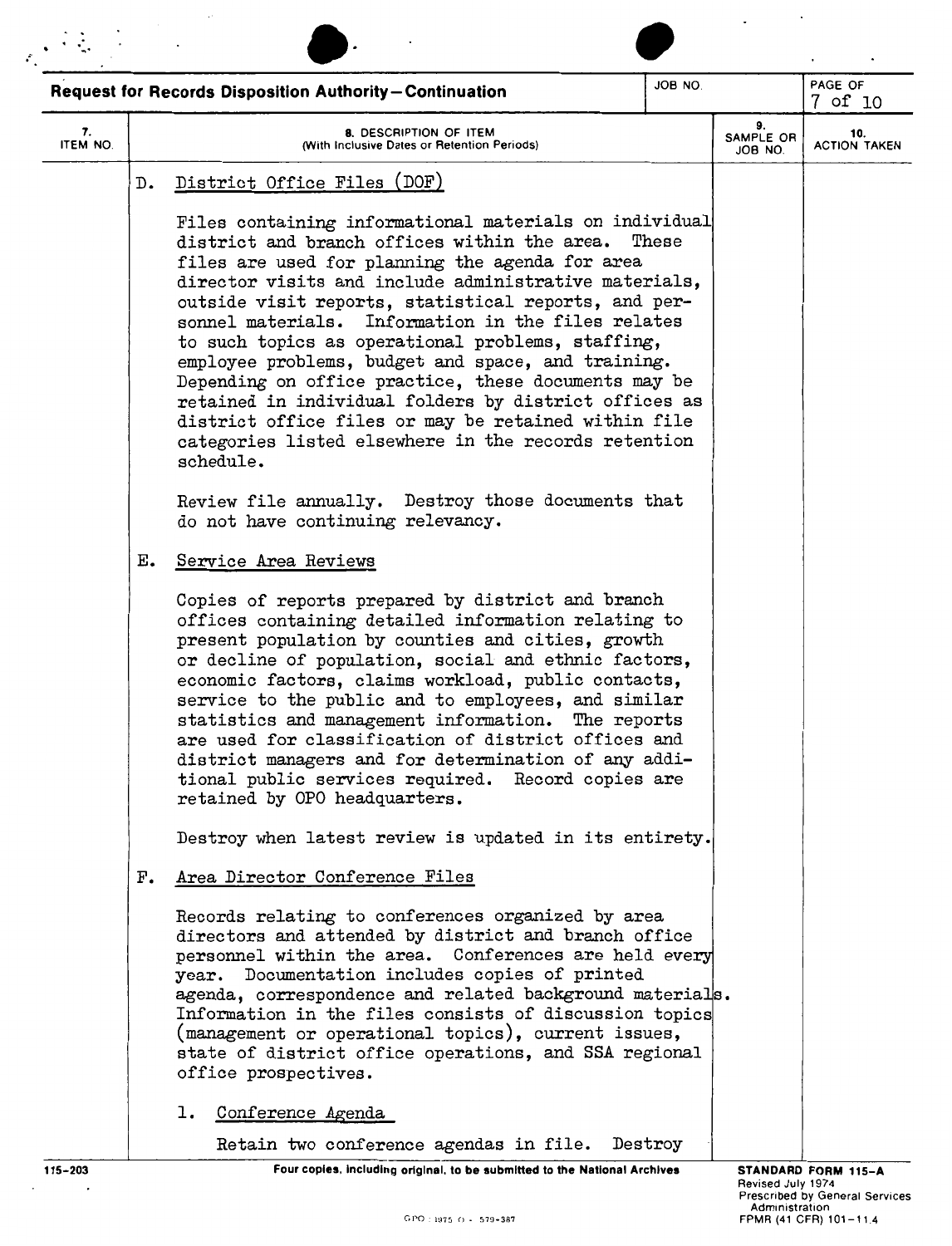|                |                                                                       | Request for Records Disposition Authority-Continuation                                                                                                                                                                                                                                                                                                                                                                                                                                                                                                                                                                                                                                                                                                                     | JOB NO. |  | PAGE OF<br>8 of 10         |
|----------------|-----------------------------------------------------------------------|----------------------------------------------------------------------------------------------------------------------------------------------------------------------------------------------------------------------------------------------------------------------------------------------------------------------------------------------------------------------------------------------------------------------------------------------------------------------------------------------------------------------------------------------------------------------------------------------------------------------------------------------------------------------------------------------------------------------------------------------------------------------------|---------|--|----------------------------|
| 7.<br>ITEM NO. | 8. DESCRIPTION OF ITEM<br>(With Inclusive Dates or Retention Periods) |                                                                                                                                                                                                                                                                                                                                                                                                                                                                                                                                                                                                                                                                                                                                                                            |         |  | 10.<br><b>ACTION TAKEN</b> |
|                |                                                                       | earlier agenda upon development of later<br>agenda.                                                                                                                                                                                                                                                                                                                                                                                                                                                                                                                                                                                                                                                                                                                        |         |  |                            |
|                |                                                                       | Background Materials<br>2.                                                                                                                                                                                                                                                                                                                                                                                                                                                                                                                                                                                                                                                                                                                                                 |         |  |                            |
|                |                                                                       | Destroy 1 year after date of conference.                                                                                                                                                                                                                                                                                                                                                                                                                                                                                                                                                                                                                                                                                                                                   |         |  |                            |
|                | G.                                                                    | Area Director Meeting Files                                                                                                                                                                                                                                                                                                                                                                                                                                                                                                                                                                                                                                                                                                                                                |         |  |                            |
|                |                                                                       | Files documenting meetings held with district and<br>branch managers on an as-needed basis. Area directors<br>are required to hold periodic meetings with managers<br>in their area to discuss management and operational<br>problems. Records consist of minutes of the meetings.<br>agendas, announcement memorandums, and related back-<br>ground materials.                                                                                                                                                                                                                                                                                                                                                                                                            |         |  |                            |
|                |                                                                       | Close out file at the end of the calendar year.<br>1 additional year and then destroy.                                                                                                                                                                                                                                                                                                                                                                                                                                                                                                                                                                                                                                                                                     | Hold    |  |                            |
|                | н.                                                                    | Claims Review Files                                                                                                                                                                                                                                                                                                                                                                                                                                                                                                                                                                                                                                                                                                                                                        |         |  |                            |
|                |                                                                       | Informational copies of Forms SSA-3253, SSI Initial<br>Claims Review, and SSA-8978, SSI Redetermination<br>Review, or equivalent documents, completed by the<br>Bureau of Supplemental Security Income (BSSI) regional<br>offices in the quality review of a stratified sample<br>of SSI initial claims and redeterminations.<br>forms are received by area directors for review to<br>identify common claims processing errors of district<br>offices. Training or instructional needs may be<br>identified from these reviews. A report of common<br>problems may be circulated to district offices.<br>Copies of forms SSA-3253 and SSA-8978 are sent to the<br>district office involved and BSSI headquarters. A<br>copy is also retained by the BSSI regional office. | These   |  |                            |
|                |                                                                       | Destroy 3 months after date of receipt.                                                                                                                                                                                                                                                                                                                                                                                                                                                                                                                                                                                                                                                                                                                                    |         |  |                            |
|                | I.                                                                    | Service Area Travel Plan and Budget<br>Copies of Form SSA-2376, Service Area Travel Plan<br>and Budget, or its equivalent, for district and branch<br>offices within an area. Included are information on<br>expenditures (auto, perdiem) for budget year and<br>estimates for next budget year, average claims per<br>day, and total days at contact station. Official<br>copies are retained by OPO headquarters.                                                                                                                                                                                                                                                                                                                                                        |         |  |                            |
| $115 - 203$    |                                                                       | Four copies, including original, to be submitted to the National Archives                                                                                                                                                                                                                                                                                                                                                                                                                                                                                                                                                                                                                                                                                                  |         |  | STANDARD FORM 115-A        |

 $\sim$ 

 $\mathcal{L}_{\mathcal{A}}$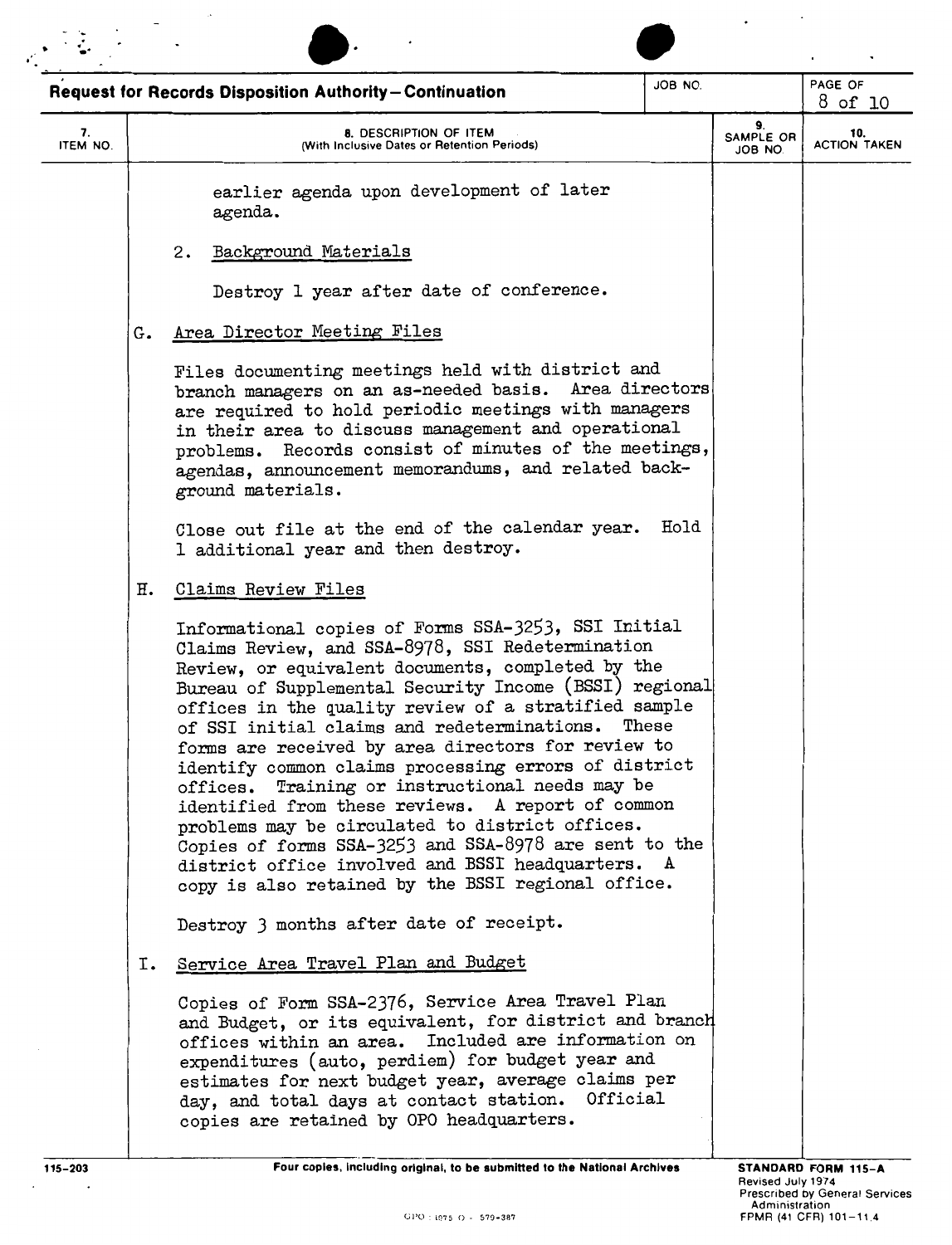|                |    | Request for Records Disposition Authority-Continuation                                                                                                                                                                                                                                                                                   | JOB NO.                    |  | PAGE OF<br>$9$ of $10$ |
|----------------|----|------------------------------------------------------------------------------------------------------------------------------------------------------------------------------------------------------------------------------------------------------------------------------------------------------------------------------------------|----------------------------|--|------------------------|
| 7.<br>ITEM NO. |    | 9.<br>SAMPLE OR<br>JOB NO.                                                                                                                                                                                                                                                                                                               | 10.<br><b>ACTION TAKEN</b> |  |                        |
|                |    | Destroy 2 years after close of current budget year.                                                                                                                                                                                                                                                                                      |                            |  |                        |
|                | J. | Field Mileage Reports                                                                                                                                                                                                                                                                                                                    |                            |  |                        |
|                |    | Reports of the number of miles driven by district and<br>branch office employees in commercially-owned,<br>GSA-owned, or privately-owned vehicles in connection<br>with Government business. The reports are prepared<br>by district and branch offices. Regional offices<br>also maintain these reports.                                |                            |  |                        |
|                |    | Destroy after 1 year.                                                                                                                                                                                                                                                                                                                    |                            |  |                        |
|                | K. | Facilities Space Files                                                                                                                                                                                                                                                                                                                   |                            |  |                        |
|                |    | Documents relating to each SSA field facility within<br>the area. Included are copies of space requests,<br>solicitations and bids, copies of leases, floor plans,<br>correspondence on space problems, and other related<br>Record copies are maintained by regional<br>documents.<br>offices.                                          |                            |  |                        |
|                |    | Destroy documents after relocation or closing of the<br>facility.                                                                                                                                                                                                                                                                        |                            |  |                        |
|                | L. | Field Office Training Materials                                                                                                                                                                                                                                                                                                          |                            |  |                        |
|                |    | Files or materials developed for and used in various<br>district office training courses within the area.<br>Included are transcripts, handouts, charts, graphs,<br>transparencies, course outlines, and similar<br>materials.                                                                                                           |                            |  |                        |
|                |    | Destroy 6 months after training is discontinued.                                                                                                                                                                                                                                                                                         |                            |  |                        |
|                | м. | Safety Records                                                                                                                                                                                                                                                                                                                           |                            |  |                        |
|                |    | Records pertaining to personal safety in the district<br>and branch office buildings within each area.<br>Included are the copies of the Facility Disaster<br>Control Plan, safety regulations, equipment safety<br>background material, questionnaires on occupational<br>safety made to the regional office, and similar<br>documents. |                            |  |                        |

 $\sim 10$ 

 $\ddot{\phantom{a}}$